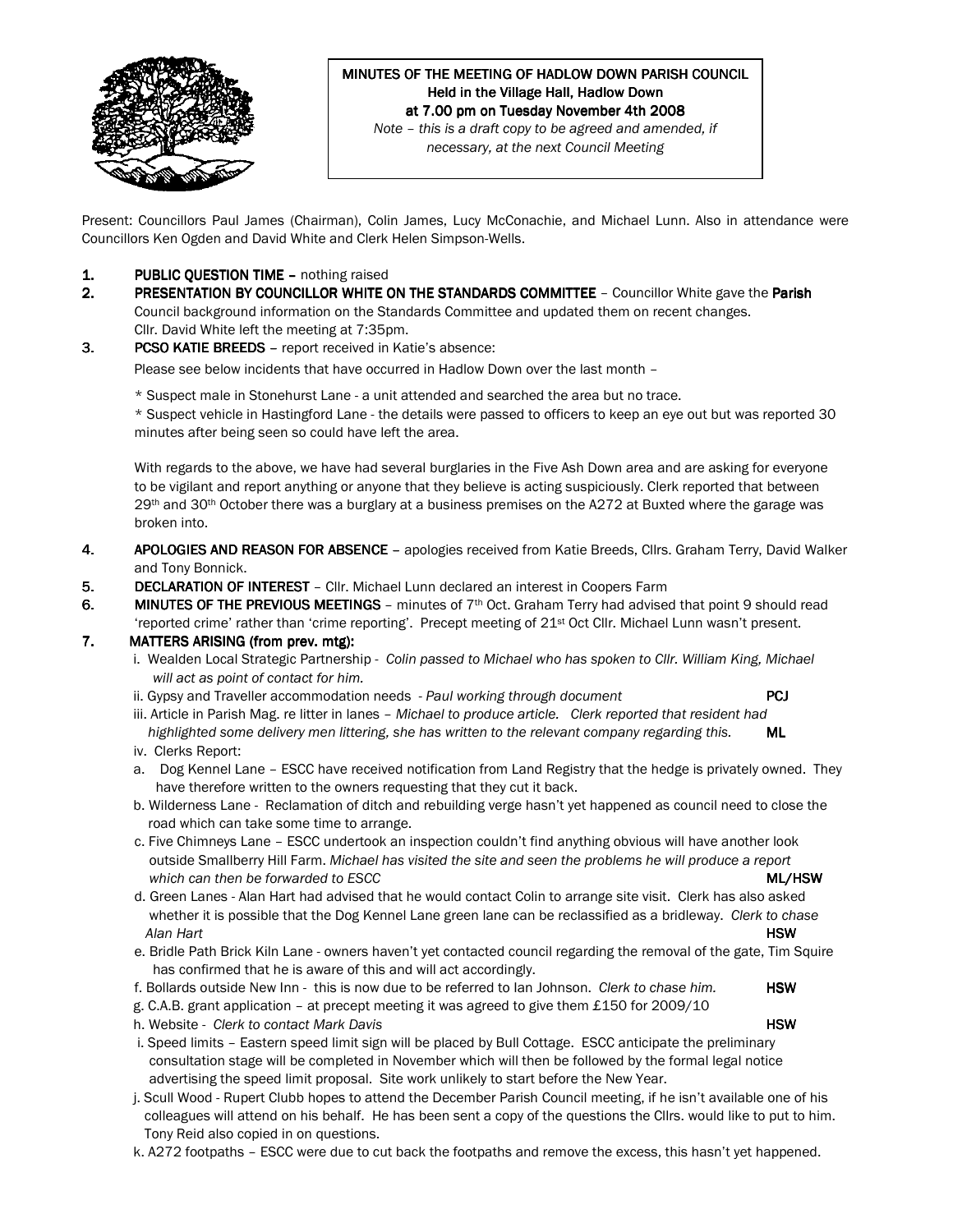Clerk to chase ESCC. **HSW** 

l. Bus timetables – Clerk gave out copies of the local bus timetable.

m. Buxted Traffic Order - Clerk received confirmation from Norman Buck that this has been agreed.

#### 8. PLANNING MEETINGS:

Planning applications were included in the meeting on 21<sup>st</sup> October. Minutes are circulated to Councillors, and posted on the village notice boards and can be provided to anyone who may be interested via the Clerk. David has complained to Paul as he feels the plans shouldn't be discussed tonight as he's not there. Put to council whether they were happy for plans to be reviewed tonight and decisions made, they all agreed.

### APPLICATIONS:

WD/2008/2581/LB - BRICK KILN FARM, BRICK KILN LANE TN22 4EJ - alteration and extension to existing dwelling to form link to and convert disused barns. Site visit has already been undertaken by the Council. The Council has some concerns regarding the overall eventual size of the property, its close proximity to existing farm buildings and the disturbance of the historical layout of the existing dwelling. We can see the value of the conversion of the outbuildings if it is to preserve the historical courtyard appearance of the site.

WD/2008/2671/F - COOPERS FARM, FIVE CHIMNEYS LANE - erection of a temporary agricultural dwelling to support local 'entrant' organic agricultural and sustainable enterprise. Michael explained why he had withdrawn the previous application.

Michael left the meeting 8:10

The Parish Council have already carried out a site visit and have spoken to near neighbours. We support the application fully. We are very pleased that farming is to take place on this land and that old features, such as the ponds, are being brought back into existence. Also a sustainable woodland has been planted, hedgerows replaced and the land brought back into productive and sustainable agriculture. We hope that the applicant is able to make a viable business here and demonstrate the possibilities to others both of the farming and of the carbon neutral/carbon positive status of the building. We are very pleased to see a comprehensive planning application and that a lot of time and effort has been put into this and shows how serious the applicant is about this project. We would add one condition which is that the consent is personal to the applicants and cannot be passed on. Michael rejoined the meeting 8:20

#### GRANTED PLANNING PERMISSION:

WD/2008/1394/RM - THE OLD STORE, MAIN ROAD - two link attached houses, approval of reserved matters.

WD/2008/2518/F - FAIRLIGHT GLEN FARM, RIVERSIDE, BLACKBOYS TN22 4EY - proposed extension and garage building

WD/2008/2239/LB - HUGGETTS FURNACE FARMHOUSE - weatherboard cladding to north, east and west elevations. Alterations to fenestration including replacement & reinstatement of windows & conversion of two ground floor window openings to French doors, remove modern porch to north elevation.

#### REFUSED PLANNING PERMISSION:

None received

9. REPORT FROM CLLR. KEN OGDEN, WEALDEN DISTRICT COUNCILLOR – Working on a committee helping people who are destitute or in serious financial difficulties, WDC can help. They are presently having problems as have had to overspend on B&Bs due to the current financial situation however they can cope with this.

### 10. REPORTS FROM COUNCILLORS (COUNCIL MATTERS AND OUTSIDE BODIES):

- i. Burial Ground, Youth Council (to be formed) Cllr. Tony Bonnick no report in Tony's absence. Paul advised that he has looked at the site assessment report that was prepared by Weald Meadows Initiative. The site they wanted to turn into a nature area, the church has already designated for building land with a small church hall and a possible footpath to the playing field.
- ii. Rights of Way, Highways and Footpaths Cllr. David Walker. no report in David's absence. Mrs Rivers is having to clear the footpath near the school of dog faeces each morning before the children arrive. Clerk to report to dog warden and PCSO. The state of the state of the state of the state of the state of the state of the state of the state of the state of the state of the state of the state of the state of the state of the state
- iii. Neighbourhood Watch, Emergency Planning, New Village Hall Working Party and Playing Field Committee Cllr. Graham Terry – Graham sent a report in his absence. PFC – good comments have been received on the new hedge. Progress being made with WDC regarding the proposed children's play area. There are high hopes that a grant will be available to us. NVHWP –progressing slowly but nothing concrete to report. Winterfest a great success, lots of positive feedback about the earlier timing being good for young children. Despite moving the fireworks another 50 metres away – recommended distance is 25 metres and they were close to 1 00 – some debris still fell on and near the audience, because of the prevailing wind. See no solution to this short of cancelling if there is any wind. They think they made a small profit this year but final figures not yet known. The Council wanted to send their thanks and congratulations to the organisers of the Winterfest for such a successful evening.
- iv. Village Hall Management Committee, Wealden Association of Local Councils and Safer Wealden Partnership Cllr. Colin James - Colin advised that the Village Hall electrics are starting to be renovated and testing of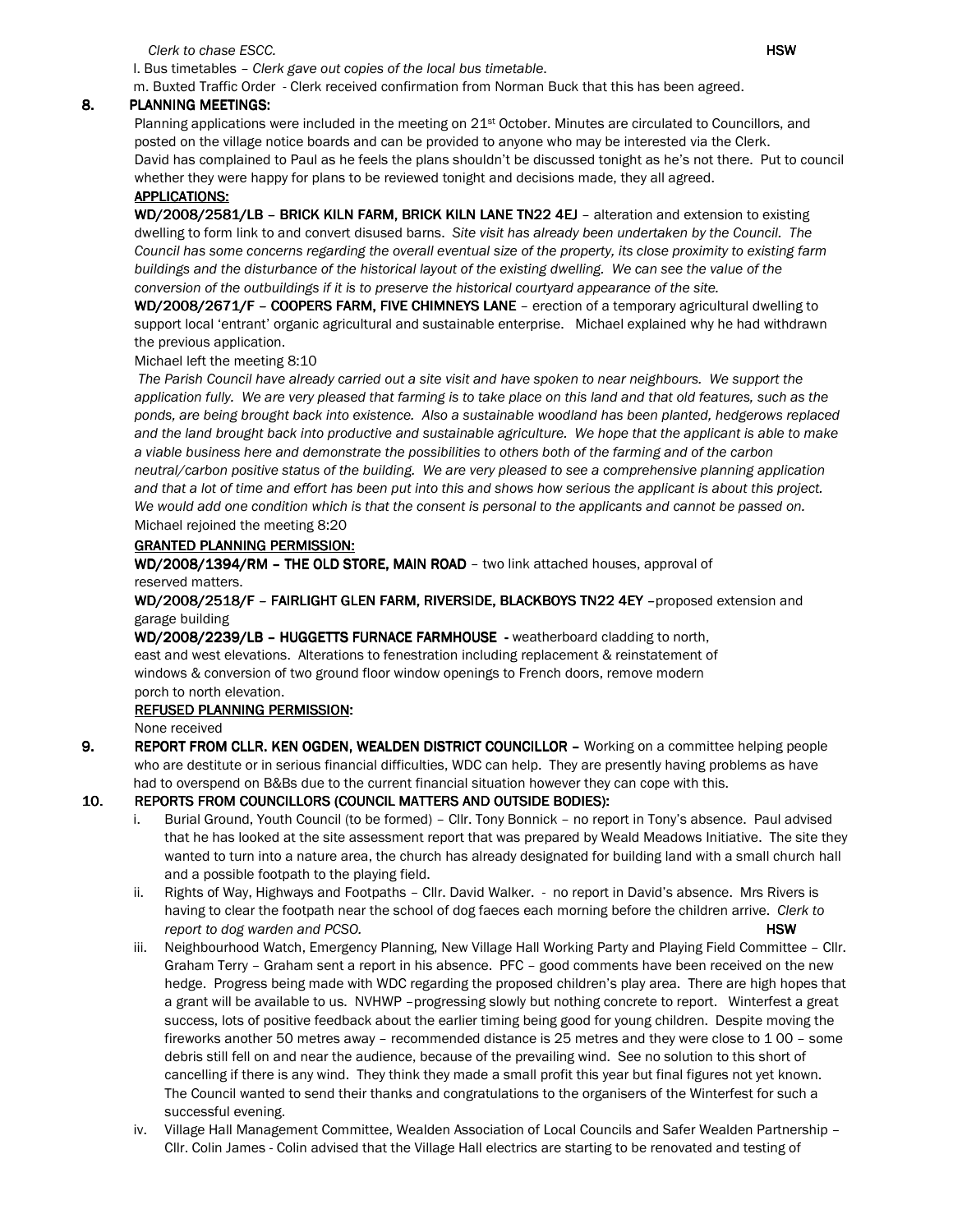appliances is being undertaken. Painting of the hall isn't finished and some work needs to be done in the toilets. When all the appliances have been tested the committee will know what work needs doing and what needs replacing. SWP – Clerk advised that Cllr. Ron Cussons is the new chair and Chief Inspector Neil Honnor is his deputy. C.I. Honnor has offered to visit local groups to discuss policing and people's feelings about community safety issues in their area.

Discussion took place regarding pot holes in Hall Lane.

- v. Village Action Plan, Easylink, Sustainable Development and Environment Matters Cllr. Michael Lunn Easylink - it was recommended and agreed that Lucy take over the responsibility for Easylink. VAP Michael advised that he had met with representatives of AIRs. He gave councillors copies of paperwork that he was given at the meeting. The VAP is now called Community Strategies and Michael gave an example of what Buxted and Chalvington and Ripe parishes have done. Will need to also look at Wealden Community Strategy and East Sussex County Strategy. Michael was also given a 'Parish and Community Planning Toolkit' and a 'Project Development Guidance Chart'. Michael proposed to get a Community Strategy done within 6 months. It has to be separate from the council and community driven and would not be started till January. It would look at assets, concerns, visions, develop an action plan and would need to be professionally produced. Michael has been given a list of about 40 names of people who may be interested in helping, he will review list with Paul and also advertise for help in the Parish magazine. Council agreed that Michael should set up a group to work on this. ML Nothing to report on Sustainable Development and Environment Matters.
- vi. Tree Warden Jo Dummer (former Councillor) No report received in Jo's absence.
- 11. BANK RECONCILIATION: The reconciliation up to  $27<sup>th</sup>$  October was checked and signed as correct. Further letter sent to Barclays regarding change of address and altering cycle code on statements.

## 12. OTHER FINANCE MATTERS:

Proposed and agreed that precept should be ratified. Letter has been received from Mazars regarding the Annual Return for 07-08, amendments signed off by Paul and Helen

- 13. ACCOUNTS FOR PAYMENT: The following were agreed by all and cheques signed:
	- i. Jean Holmwood. 8 extra hours £62.82
	- ii. Helen Simpson-Wells. Salary £545.51 (includes £80.93 for training hours in Sep) also £32.40 for mileage and expenses Madasafish £19.48, Rockets £9 = total £606.29. £460 already paid by standing order therefore cheque raised for £146.29.
	- iii. Viking Direct £56.58
	- iv. Working With Your Council £50
	- v. Hire of Village Hall £400
	- vi. SLCC conference £52.88
	- vii. Litter bin emptying £126.78
	- viii. Dog bin emptying £63.39

Clerk to contact WDC to find out how full the dog and litter bins are when they are emptied  $HSW$ 

### 14. CLERK'S MATTERS:

- i. Hours checked agreed and signed. Council agreed to pay for 10 extra hours worked in October in November's pay
- ii. Contract and Salary. Signed by Paul and Helen
- iii. Tea and coffee making council felt that there was insufficient time to make tea and coffee and that it would make the meetings even longer.
- iv. Signs for play parks/recreation grounds council felt that it was not necessary to have an extra sign at the playing field as offered by the Safer Wealden Partnership
- v. Village Hall Maintenance Colin has provided a quotation for electrical work at the Village Hall, the final cost will be known once the testing is complete. Council advised that once the final figure is known they will look at it and will be happy to help with the cost.
- vi. Energy Saving Summit Nov. in Hailsham Michael to attend
- vii. Bob Taylor of Rural Affordable Housing (previously HOPE) would like to do a 20-30 minute presentation at the January meeting on what they are presently doing and what hope to do in the future. Clerk to confirm to him and also contact Revd Challis to make him aware of the presentation. **HSW**

### 15. TRAINING:

i. WDC District/Parish Conference Nov., Uckfield

### 16. RISK ASSESSMENT: to report if risk assessments are up to date

 Council advised that they will need a copy of the Village Hall and Playing Field Committees' Risk Assessments on file, and will need to also receive new copies as they are updated. Council also need to do a risk assessment on the lower piece of land at the playing field that they rent out. Prior to the Winterfest and the Summer Fair the council will need a copy of the risk assessment for the event.

The internal audit for banking will be done every 3 months at the Finance meeting.

Paul to undertake risk assessment of notice boards, bench seats, village signs, playing field and burial ground